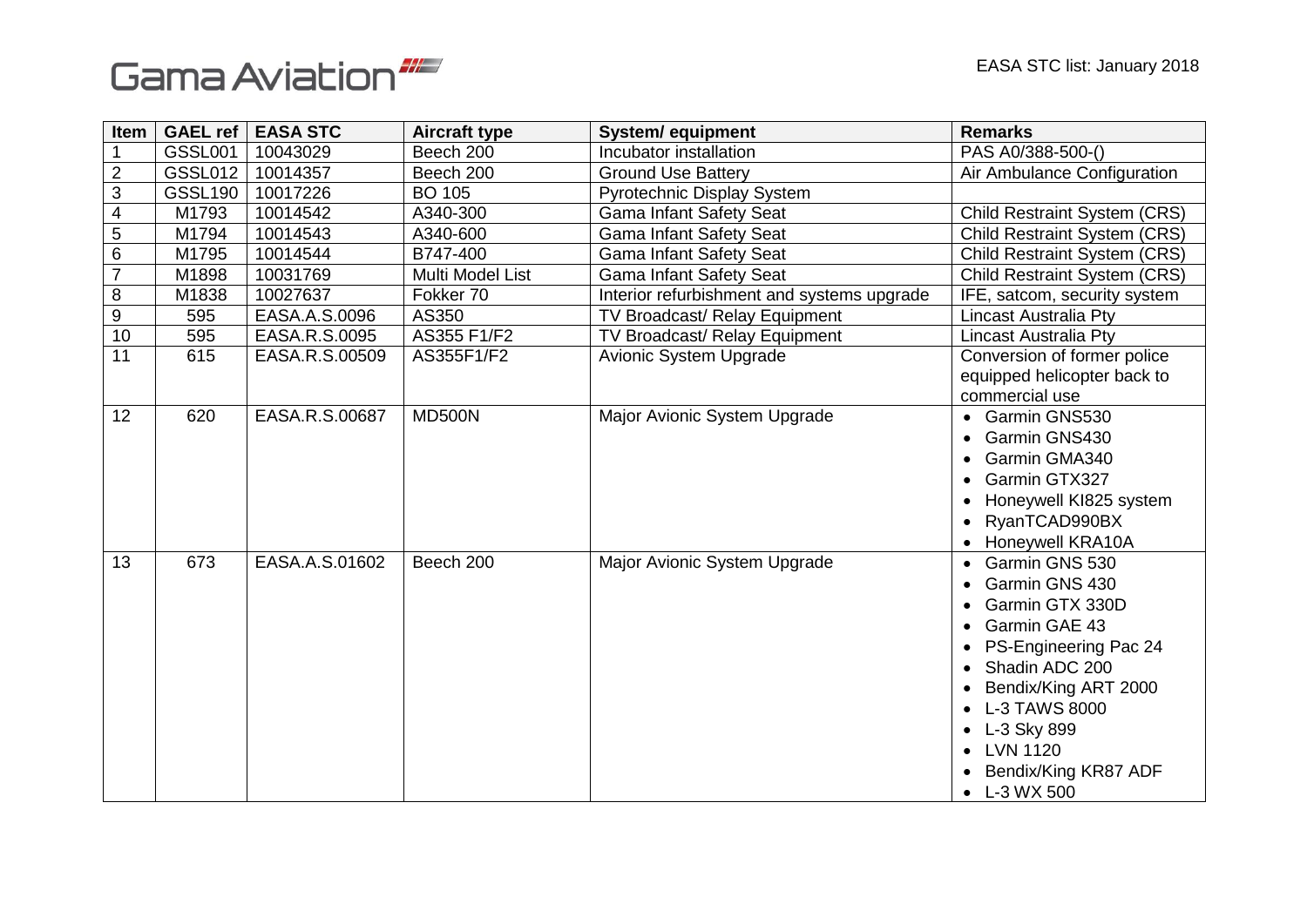



| Item            |      | GAEL ref   EASA STC | <b>Aircraft type</b> | <b>System/ equipment</b>         | <b>Remarks</b>           |
|-----------------|------|---------------------|----------------------|----------------------------------|--------------------------|
| 14              | 677  | EASA.A.S.01620      | Beech 200            | Major Avionic System Upgrade     | • Garmin GNS 530         |
|                 |      |                     |                      |                                  | Garmin GNS 430           |
|                 |      |                     |                      |                                  | Garmin GTX 330D          |
|                 |      |                     |                      |                                  | Garmin GAE 43            |
|                 |      |                     |                      |                                  | PS-Engineering Pac 24    |
|                 |      |                     |                      |                                  | • Shadin ADC 200         |
|                 |      |                     |                      |                                  | Bendix/King ART 2000     |
| 15              | 689  | 10014389            | BAe 125-1000         | Dual FMS                         | Honeywell FMZ-2000-FMS   |
|                 |      |                     |                      |                                  | FAA STC ST03713NY        |
| 16              | 706  | EASA.A.S.02570      | Beech 200            | Mode S Transponders              | Garmin GTX330D           |
| $\overline{17}$ | 728  | EASA.A.S.02764      | Hawker 800 XP        | Flight Data Recorder.            | L-3 Avionics F1000       |
| 18              | 730  | EASA.A.S.02765      | Beech 200/300        | Dual Mode S                      | Collins TDR94D           |
| 19              | 799  | EASA.A.S.02960      | Cessna 425           | <b>Traffic Advisory System</b>   | Avidyne TAS620           |
| 20              | 800  | EASA.A.S.02961      | Cessna 425           | Avionic System Upgrade           | Garmin GNS 530/GTX330    |
| $\overline{21}$ | 879  | EASA.R.S.01445      | <b>Bell 412</b>      | <b>Dual EHSI</b>                 | Bendix/ King ED551A      |
| 22              | 925  | EASA.A.S.03369      | Cessna 500           | Mode S transponders              | Garmin GTX330D           |
| 23              | 941  | EASA.A.S.03570      | Cessna 525           | Dual Mode S/ EHS                 | Garmin GTX330D           |
| 24              | 961  | EASA.A.S.03516      | Hawker 700           | Dual FMS installation            | <b>Universal UNS-1LW</b> |
| $\overline{25}$ | 994  | EASA.A.S.03637      | Piper PA42           | Mode S Transponder/EHS           | Garmin GTX330D           |
| $\overline{26}$ | 1000 | EASA.A.S.03684      | Hawker 700           | <b>TAWS-A</b>                    | Sandel ST3400            |
| 27              | 1031 | EASA.A.S.03723      | Cessna 310           | Avionic System Upgrade           | • Avidyne EXP5000        |
|                 |      |                     |                      |                                  | • Dual GNS430W           |
| 28              | 1032 | EASA.A.S.03724      | Cessna 310           | Roll steer converter             | DAC GDC31                |
| 29              | 1040 | 10036506            | <b>Bell 412</b>      | Flight management system         | <b>UNS-1E FMS</b>        |
| 30              | 1041 | 10036482            | <b>Bell 412</b>      | Searchlight system installation  | SX-16 Nightsun           |
| $\overline{31}$ | 1050 | 10029724            | Piper PA28           | Electronic flight display system | Garmin G500/600          |
| 32              | 1050 | EASA.A.S.03861      | Piper PA28           | Electronic flight display system | Garmin G500/600          |
| 33              | 1054 | 10030863            | EA-300               | Surveillance camera installation |                          |
| 34              | 1059 | 10027113            | Piper PA28           | Electronic flight display system | Aspen EFD 1000           |
| 35              | 1087 | 10027657            | Piper PA23           | Electronic flight display system | Garmin G500/600          |
| 36              | 1089 | 10030465            | <b>EC Bo105</b>      | Camera/FLIR mounting beam        |                          |
| 37              | 1097 | 10029566            | Commander 112/114    | Electronic flight display system | Garmin G500/600          |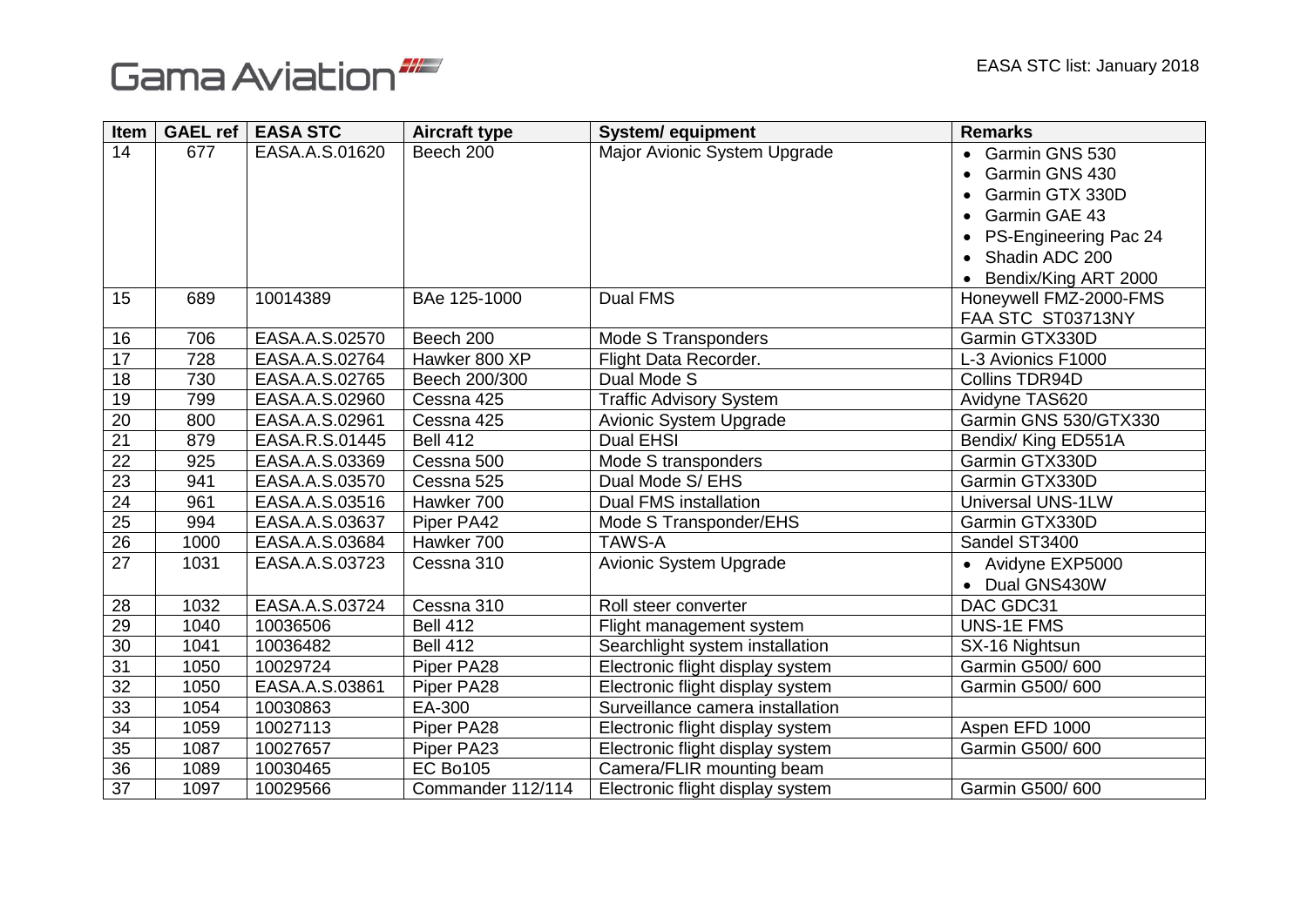



| Item            | GAEL ref | <b>EASA STC</b> | <b>Aircraft type</b> | <b>System/ equipment</b>                       | <b>Remarks</b>                      |
|-----------------|----------|-----------------|----------------------|------------------------------------------------|-------------------------------------|
| 38              | 1099     | 10027314        | Piper PA32           | Electronic flight display system               | Aspen EFD1000                       |
| 39              | 1101     | 10031729        | Piper PA34           | Electronic flight display system               | Garmin G500/600                     |
| $\overline{40}$ | 1102     | 10027818        | Piper PA32           | Electronic flight display system               | Garmin G500/600                     |
| 41              | 1106     | 10028029        | Piper PA34           | Electronic flight display system               | Aspen PFD1000                       |
| $\overline{42}$ | 1108     | 10032795        | CPAC 112/114         | Electronic flight display system               | Aspen PFD1000                       |
| 43              | 1112     | 10029406        | Bonanza/ Baron       | Electronic flight display system               | Garmin G500/600                     |
| 44              | 1116     | 10029002        | Piper PA31           | Wingtip antenna system                         |                                     |
| 45              | 1119     | 10028069        | Cessna 182           | Electronic flight display system               | Aspen PFD1000                       |
| 46              | 1120     | 10029092        | Piper PA31           | Mode S transponder upgrade                     | Garmin GTX330D                      |
| 47              | 1130     | 10029499        | Beech C90            | Navigation/communication system upgrade        | Dual GNS430W/GTX330D                |
| 48              | 1151     | 10033225        | Piper PA44           | Electronic flight display system               | Garmin G500/600                     |
| 49              | 1159     | 10033384        | Learjet 35/35A       | Dual flight management system                  | UNS-1LW                             |
| 50              | 1208     | 10034337        | Cessna AML           | Navigation/ communication system upgrade       | Garmin 430W/530W                    |
| 51              | 1211     | 10034531        | DR300/400            | Electronic flight display system               | Garmin G500/600                     |
| 52              | 1224     | 10034814        | Multi Model List     | Navigation/ communication system upgrade       | Garmin 430W/530W                    |
| 53              | 1253     | 10036591        | <b>Piper AML</b>     | Navigation/ communication system upgrade       | Garmin 430W/530W                    |
| 54              | 1259     | 10037701/R3     | CS-23 AML            | Navigation/ communication system upgrade       | SBAS LPV approaches                 |
| 55              | 1260     | 10039936        | BN <sub>2</sub>      | Electronic flight display system               | Garmin G600                         |
| $\overline{56}$ | 1275     | 10037800        | BN <sub>2</sub>      | Navigation/ communication system upgrade       | SBAS LPV approaches                 |
| 57              | 1282     | 10039502        | BN <sub>2</sub>      | Electronic flight display system               | Aspen PFD1000                       |
| 58              | 1294     | 10047116        | <b>TBM700</b>        | Electronic flight display system               | Garmin G600                         |
| 59              | 1306     | 10041163        | Tecnam 2006T         | Pyrotechnics, LED strip & battery Installation | London Paralympics 2012             |
| 60              | 1312     | 10044260        | King Air 200/300     | <b>Emergency Power Supply</b>                  | MCIA MD835-1                        |
| 61              | 1370     | 10014357/R2     | Beech 200/300        | <b>Ground Use Battery</b>                      | <b>FAA SA03683NY</b>                |
| 62              | 1379     | 10049883        | King Air 300         | Multi role cabin configuration                 | Executive, commuter &               |
|                 |          |                 |                      |                                                | ambulance (15 configurations)       |
| 63              | 1387     | 10043560        | Bell 206/407         | <b>SDEP System</b>                             | Thales Sweepir 20 infra-red         |
|                 |          |                 |                      |                                                | <b>Sensor Suite</b>                 |
| 64              | 1419     | 10031769/R3     | <b>EASA Approved</b> | <b>Child Restraint System (CRS)</b>            | Installation in additional aircraft |
|                 |          |                 | <b>Model List</b>    |                                                |                                     |
| 65              | 1426     | 10030289/R2     | Airbus AS350         | Avionic Upgrade                                | <b>BHL.5696</b>                     |
| 66              | 1440     | 10058141/R1     | Bell 206/407         | Installation of Garmin G500H System            |                                     |